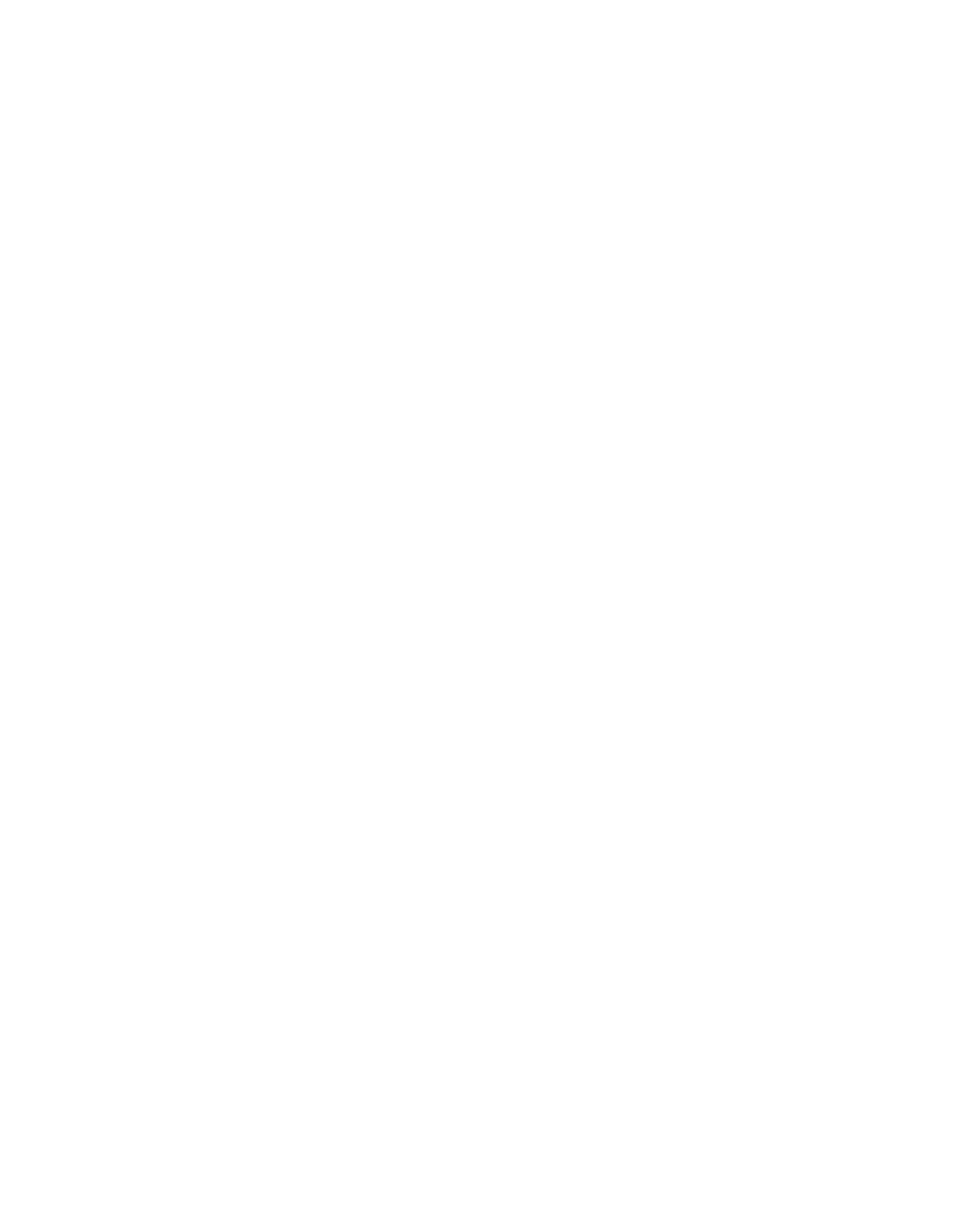## **Table of Contents**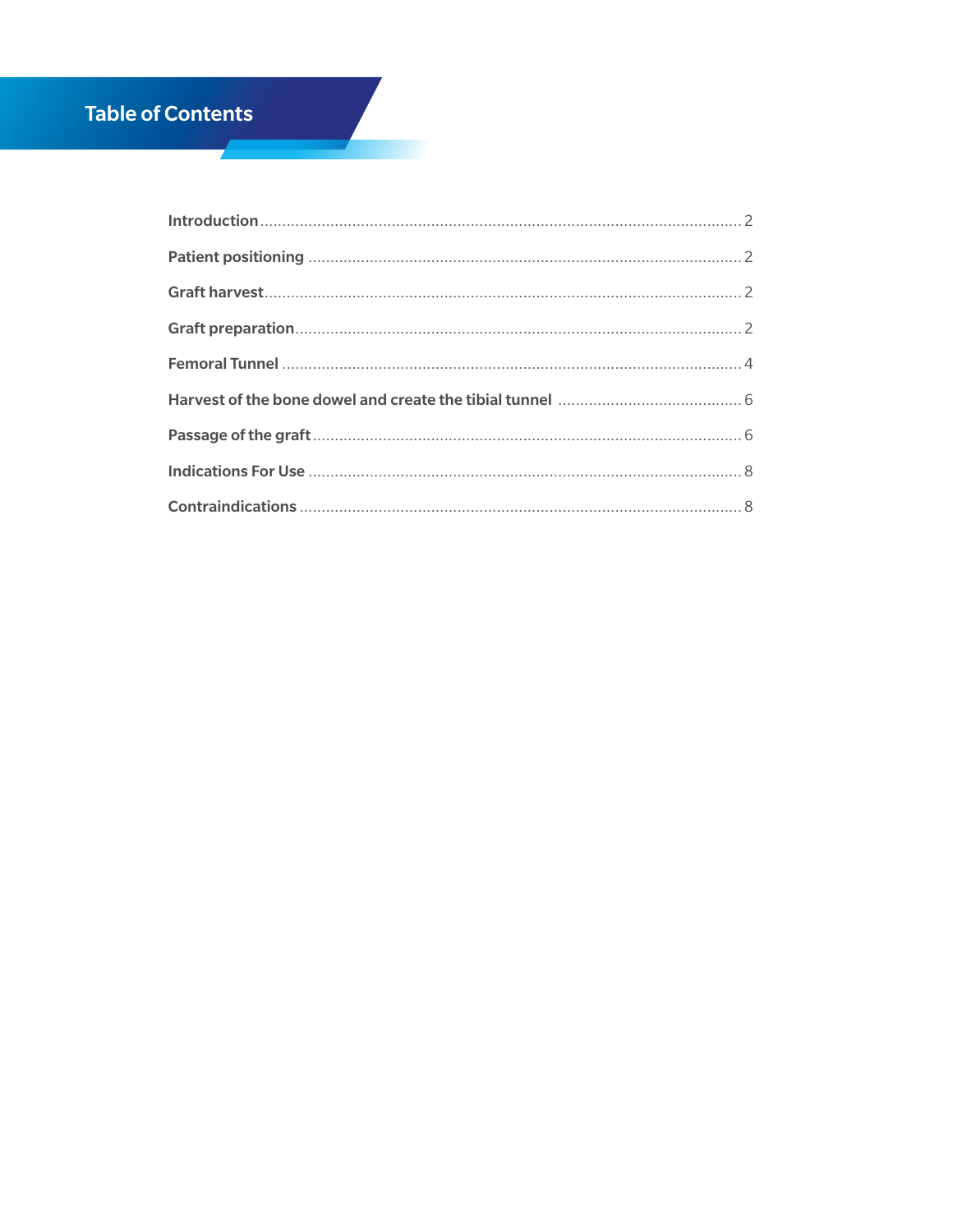

## Introduction

We would like to introduce an ACL reconstruction technique that aims to preserve bone stock and spares the gracilis. The semitendinosus graft construct is prepared in a quadruple way and fixed with a cortical button in both tunnels. To avoid the learning curve associated with the all-inside technique (drilling incomplete tibial tunnel and preserving the external cortex for fixation), the technique presented requires a full tibial tunnel, but the tunnel is refilled at the end of the surgery with a bone dowel (collected from the tibial tunnel).

## Patient positioning

Place the patient in the supine position, with a post to assist with a valgus moment, and a foot and thigh holder to hold the leg at 90° of flexion.

## Graft harvest

Harvest the semitendinosus graft through a traditional approach with an oblique incision over the pes anserinus tendons. A 24 cm semitendinosus length is necessary to obtain a minimum of 6 cm quadruple graft construct.

## Graft preparation

Stitch both free ends of the semitendinosus over a length of 20 mm, using #2 ExpressBraid™ suture. Utilize two adjustable-length loop cortical button devices: ToggleLoc Device with ZipLoop™ Technology, for the femur, and ToggleLoc XL Device with Inline ZipLoop Technology, for the tibia. Fold the tendon graft symmetrically over the tibial cortical button loop, and pass the doubled graft through the femoral cortical button loop, and fold symmetrically again (Figures 1A). One free end strand of the graft passes through the tibial button loop and tie both free ends of the graft together (Figures 1B). Then tie the same sutures over the graft itself with four knots (Figures 1C).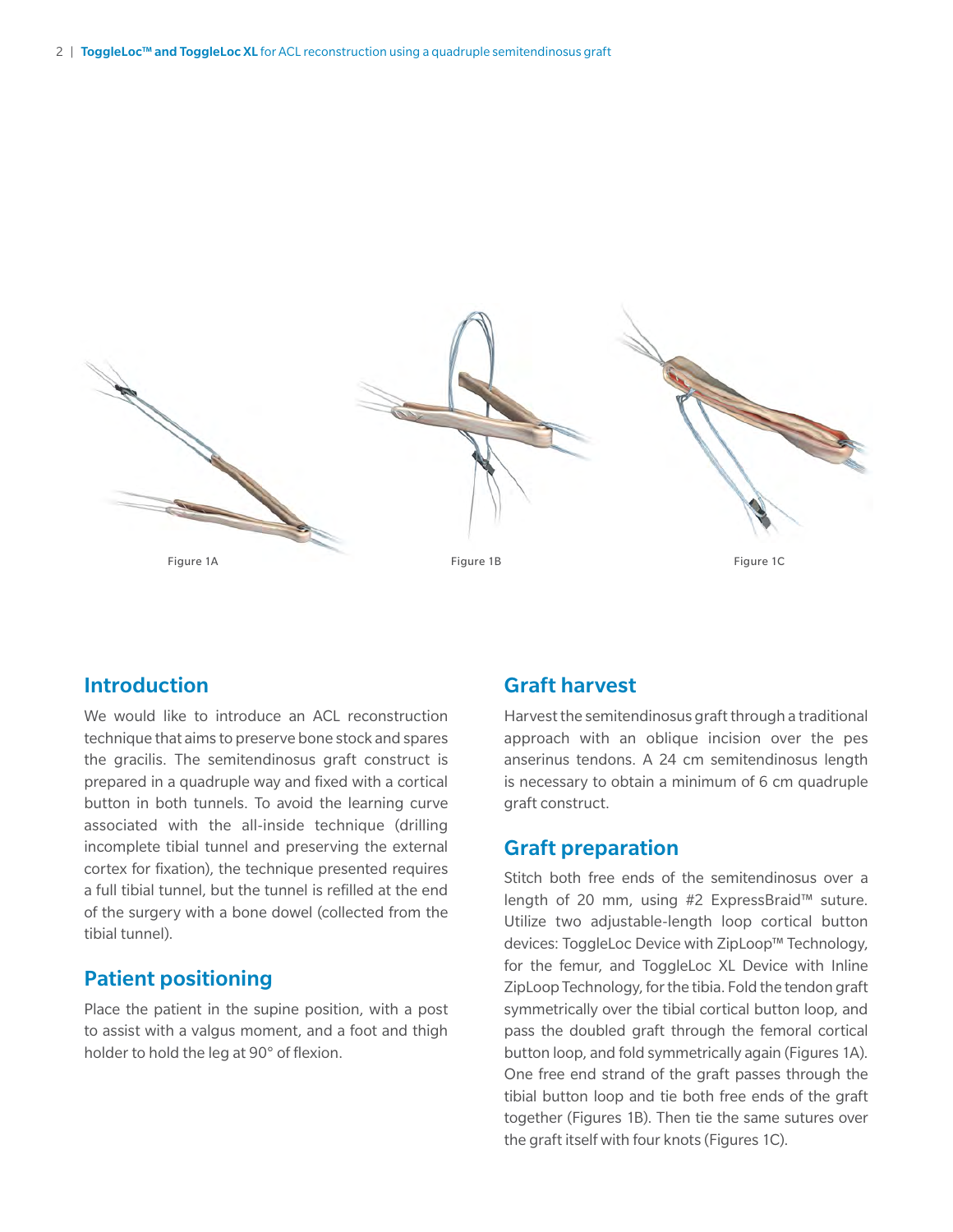

## Graft preparation (cont.)

Finally, place the graft construct in the Graft Tensioning Table (Figures 2), and reinforce the four-stranded graft at the tibial side, using cerclage-type suture #2 ExpressBraid. For that, utilize a buried-knot technique, starting from the inside of the graft and stitching outwards, through the second, third and fourth graft limbs (Figures 3A). Wrap the suture around the graft and stitch back through the first graft limb (Figures 3B).

Tie the suture with three manual knots (Figures 3C). Pretension the graft construct at 300N for two minutes in the graft station. Measure the graft length both before and after tensioning (Figures 4).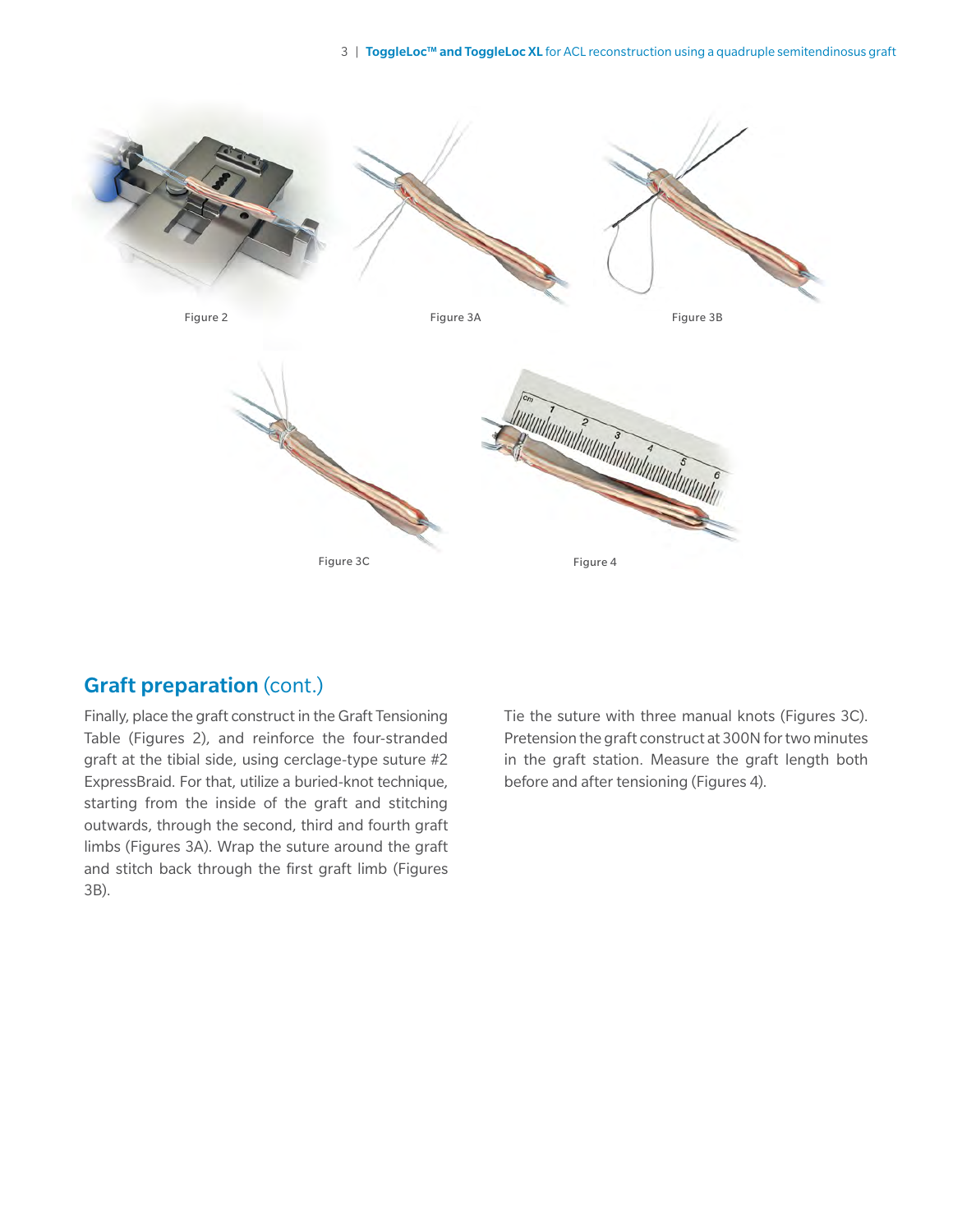

## Femoral Tunnel

Create a standard lateral portal for arthroscopic visualization. Make the medial portal at the medial edge of the patellar tendon at the joint line. With the knee flexed at 90° and using a ruler through the anterolateral portal, determine the I.D.E.A.L.™ (Isometric, Direct Fibers, Eccentric, Anatomic, Low Tension) femoral tunnel position within the ACL footprint.<sup>1</sup> Select an appropriate Precision Curved Offset Femoral Guide according to the desired margin of corticocancellous bone at the posterior femur. Introduce the Precision Curved Offset Femoral Guide at the I.D.E.A.L. femoral tunnel position through the medial portal. For optimal guide placement, insert an alignment rod through either the coronal hole or the trajectory hole in the collar of the guide (Figure 5).

Place the alignment rod in the coronal hole and parallel to the joint line. Alternatively, in the trajectory hole, the alignment rod indicates the exit of the flexible guide wire on the lateral femoral cortex. Once the Precision Femoral Guide is in position, drill a flexible guide wire and advance through the lateral femoral cortex, to exit the skin on the lateral thigh, until the black laser line on the flexible guide wire meets the femoral bone in the notch (Figure 6).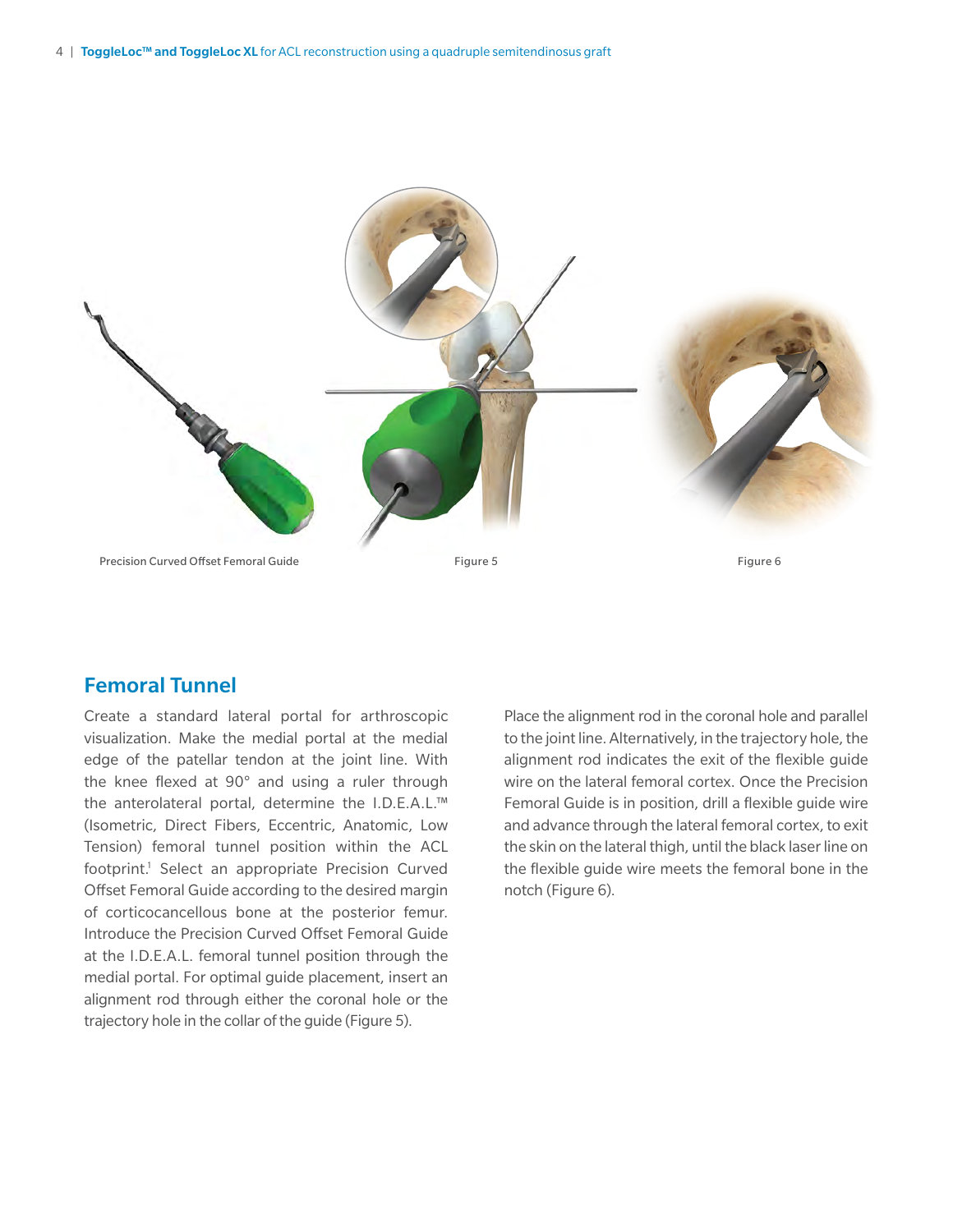

## Femoral Tunnel (cont.)

Measure the length of the femoral tunnel by sliding the Precision Depth Gauge down the flexible guide wire, through the skin and subcutaneous tissue at the lateral thigh, until contacting the femoral cortical bone (Figure 7). Remove the Precision Curved Femoral Guide and a Precision Flexible Reamer with the diameter of the graft is drilled over the guide wire until the desired tunnel depth is reached (Figure 8). Then use a 4.5 mm Precision Flexible Reamer to ream over the flexible guide wire, perforating the lateral cortex of the femur (Figure 9).

Thread the free ends of a #2 MaxBraid™ suture through the eyelet of the flexible guide wire and pull proximally on the flexible guide wire, to place the relay suture into the joint space and through the femoral tunnel.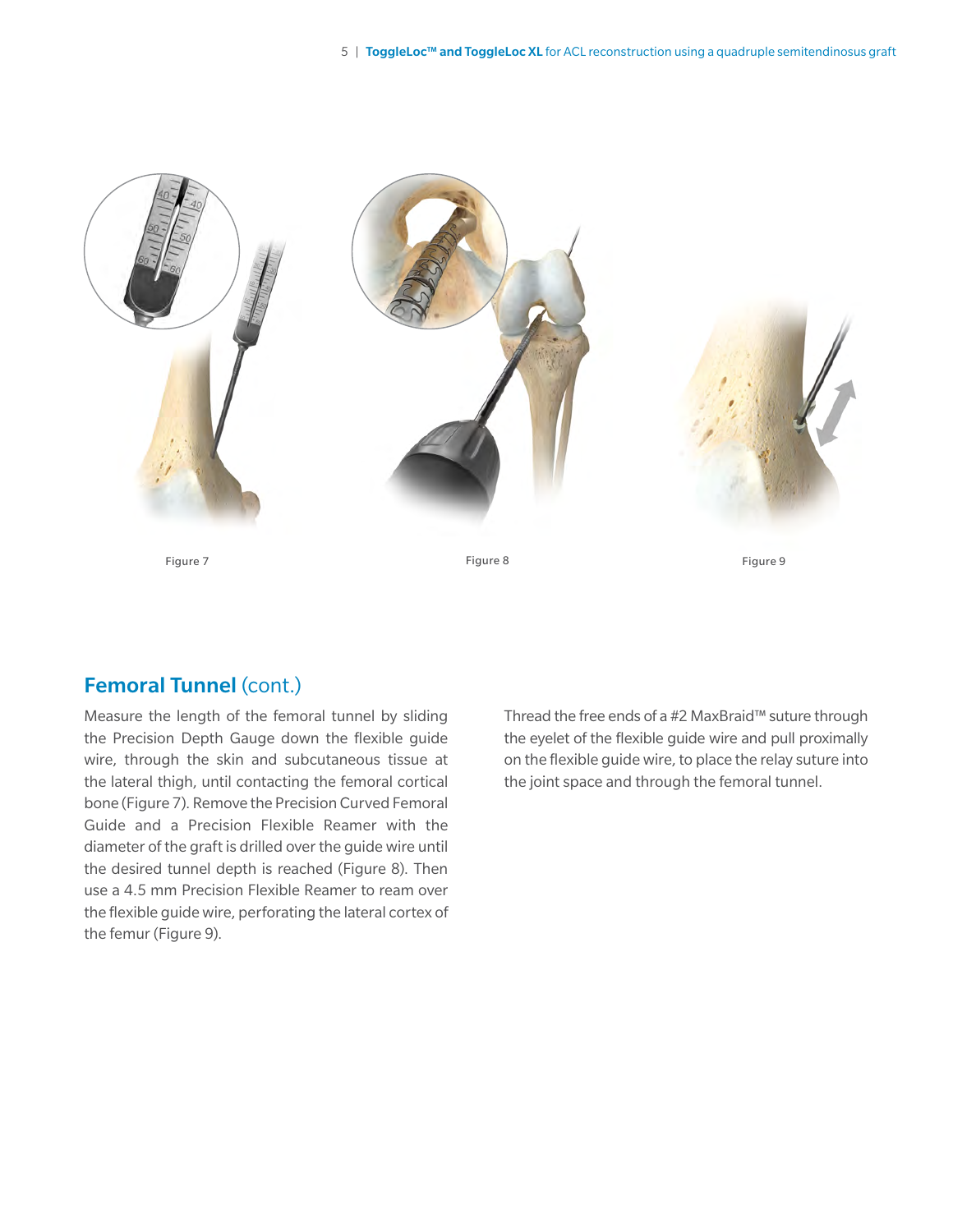

## Harvest of the bone dowel and create the tibial tunnel

To create the tibial tunnel, set the preferred Tibial Guide at 55º, and drill the guide wire through the center of the of the native ACL footprint. Subsequently, remove the cortex at the distal end of the tibial tunnel with a reamer the diameter of the graft. Then, insert a cannulated plunger over the K-wire, and impact the size specific harvesting tube over the cannulated plunger and the K-wire to the subchondral bone (Figure 10). Rotate the harvesting tube clockwise and counterclockwise to break the tip of the bone dowel from the subchondral bone, and remove the harvesting tube from the tunnel. In the end, ream the tibial tunnel through the subchondral bone.

## Passage of the graft

The first distance that should be measured and marked on the graft construct is the length of the total femoral tunnel. Mark this distance on the adjustable graft loop, measuring from the proximal tip of the cortical suspensory button, while the surgeon holds the button in a "pre-flipped" position (Figure 11A). The second distance to consider is the length of the graft inside the femoral tunnel, and it depends on the total length of the graft. A typical amount is between 15 mm and 20 mm. Mark this distance on the graft itself, measuring from the femoral graft end (Figure 11B). Finally, mark the length of the graft inside the joint, usually 25 mm (Figure 11C).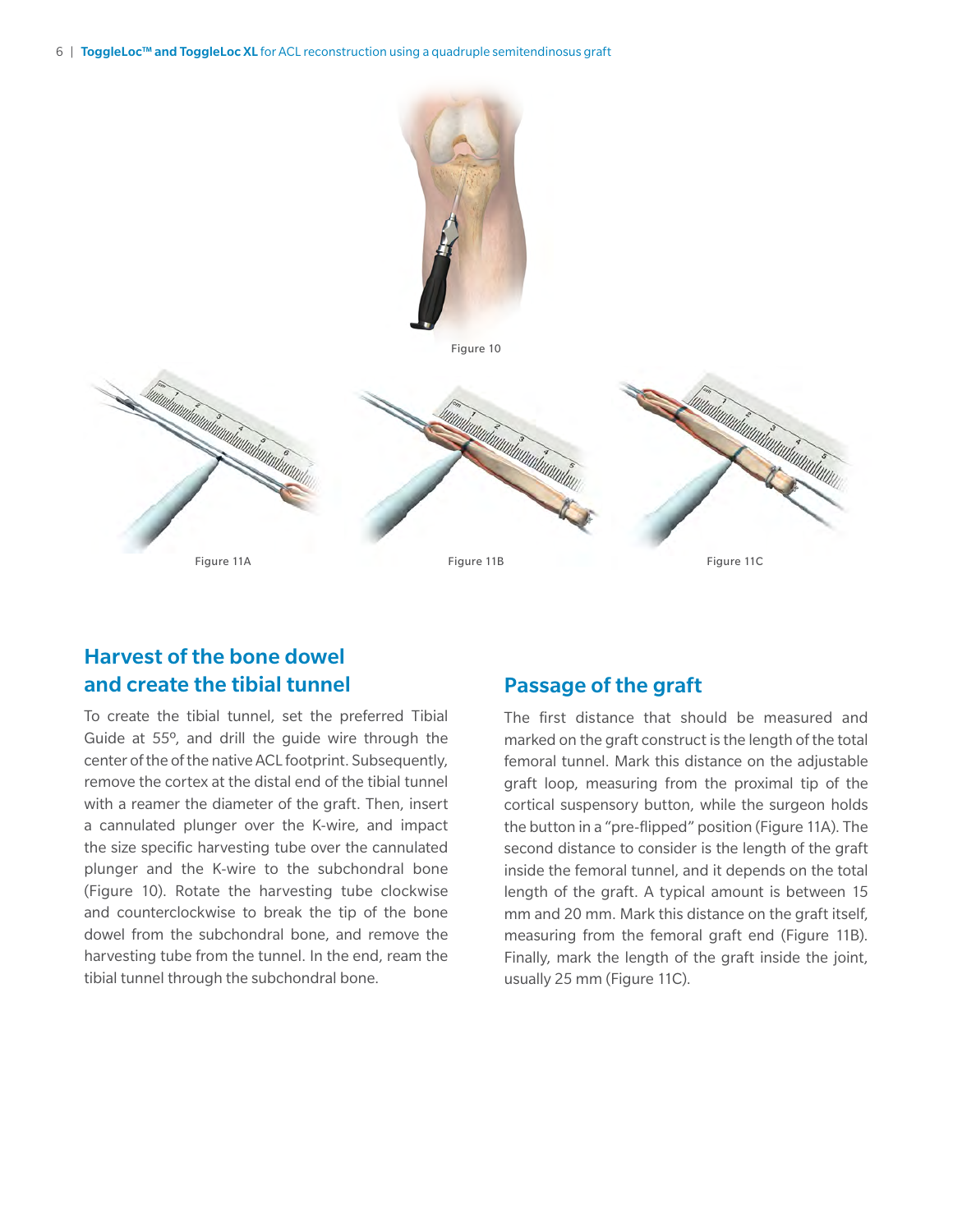#### 7 | ToggleLoc™ and ToggleLoc XL for ACL reconstruction using a quadruple semitendinosus graft



## Passage of the graft (cont.)

Pull the femoral adjustable graft loop into the femoral tunnel through the tibial tunnel until the mark on the graft loops of the femoral ToggleLoc device reaches the tunnel aperture (Figure 12). Under direct arthroscopic visualization, ensure that the button has exited the femoral cortex proximally and is ready to flip. Once the button flips, pull the graft back to ensure solid femoral fixation. Next, tension the femoral pull sutures to advance the graft up into the femoral tunnel (Figure 13).

Then, with the knee in full extension, pull the tibial ToggleLoc XL Inline tensioning sutures until the graft and the button are seated in the tibial tunnel and on the cortical tibial bone, respectively (Figure 14). Cycle the knee through its range of motion 30 times, followed by retention pulling the tibial sutures by hand in full extension. Finally, compact the bone dowel into the tibial tunnel (Figure 15).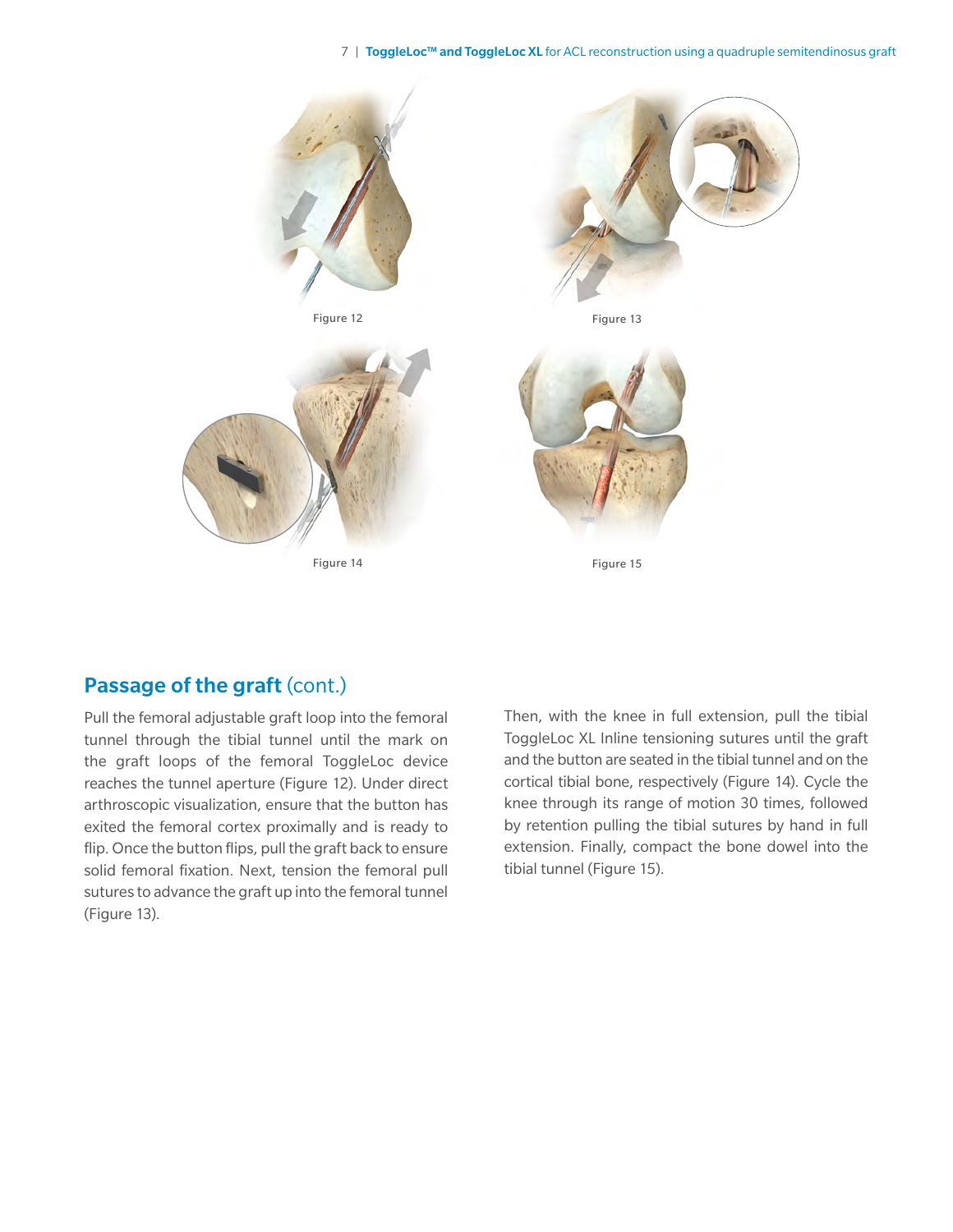#### INDICATIONS FOR USE

The ToggleLoc System devices, except the ToggleLoc XL with ZipLoop devices, are intended for soft tissue to bone fixation for the following indications:

#### Shoulder

Bankart lesion repair SLAP lesion repairs Acromio-clavicular repair Capsular shift/capsulolabral reconstruction Deltoid repair Rotator cuff tear repair Biceps Tenodesis

#### Foot and Ankle

Medial/lateral repair and reconstruction Mid- and forefoot repair Hallux valgus reconstruction Metatarsal ligament/tendon repair or reconstruction Achilles tendon repair Ankle Syndesmosis fixation (Syndesmosis disruptions) and as an adjunct in connection with trauma hardware for Weber B and C ankle fractures (only for ToggleLoc with Tophat/ZipTight™ Fixation Devices)

#### Elbow

Ulnar or radial collateral ligament reconstruction Lateral epicondylitis repair Biceps tendon reattachment

#### Knee

ACL/PCL repair / reconstruction ACL/PCL patellar bone-tendon-bone grafts Double-Tunnel ACL reconstruction Extracapsular repair: MCL, LCL, and posterior oblique ligament Illiotibial band tenodesis Patellar tendon repair VMO advancement Joint capsule closure

#### Hand and Wrist

Collateral ligament repair Scapholunate ligament reconstruction Tendon transfers in phalanx Volar plate reconstruction

The ToggleLoc XL device is used for fixation of tendons and ligaments during orthopedic reconstruction procedures, such as Anterior Cruciate (ACL) or Posterior Cruciate (PCL) Reconstruction, as well as fixation in cases of unanticipated intraoperative complications, such as cortical breaching.

#### CONTRAINDICATIONS

- 1. Infection.
- 2. Patient conditions including blood supply limitations, and insufficient quantity or quality of bone or soft tissue.
- 3. Patients with mental or neurologic conditions who are unwilling or incapable of following postoperative care instructions.
- 4. Foreign body sensitivity. Where material sensitivity is suspected, testing is to be completed prior to implantation of the device.